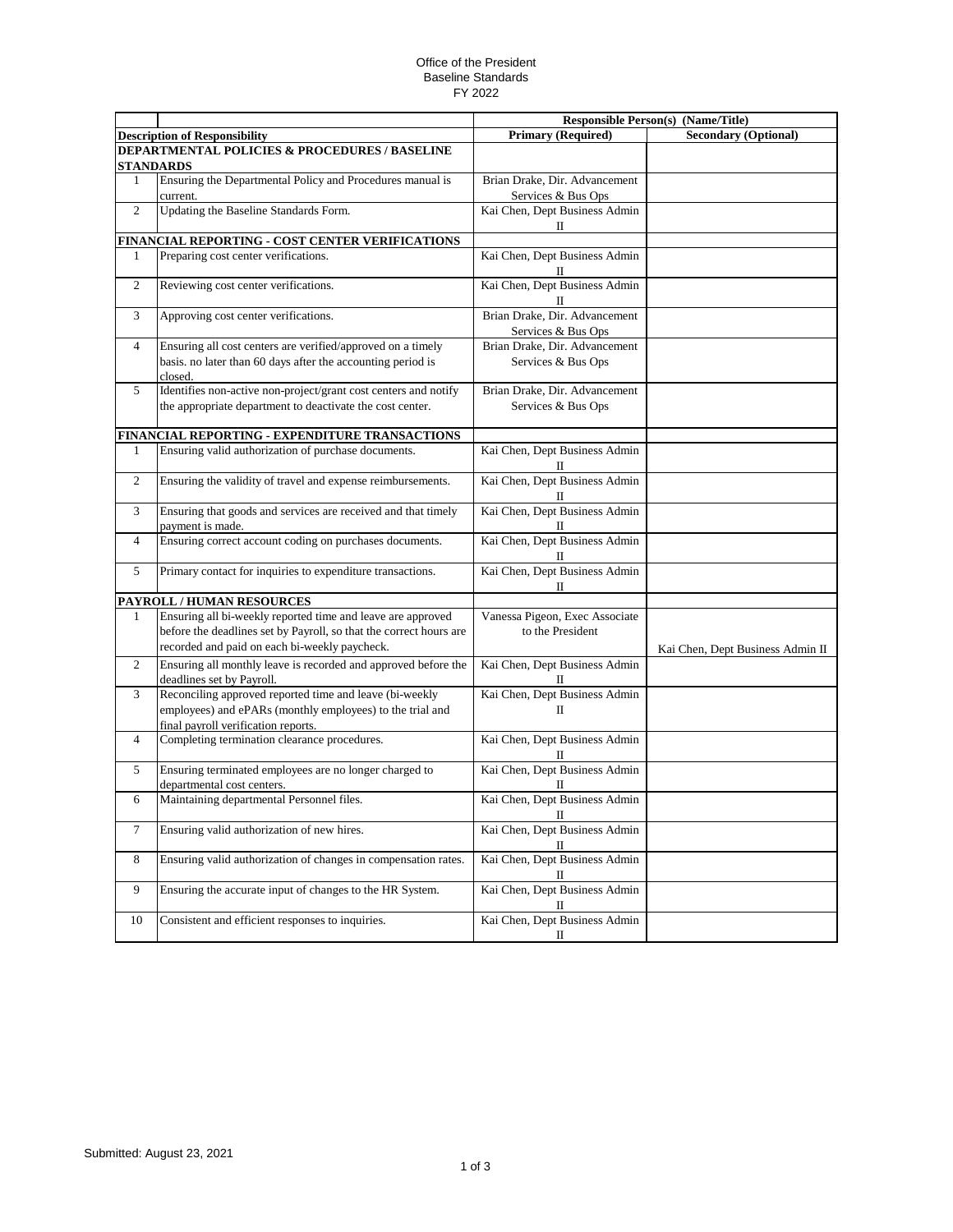## Office of the President Baseline Standards FY 2022

|                      |                                                                                                                             |                                                     | <b>Responsible Person(s) (Name/Title)</b> |
|----------------------|-----------------------------------------------------------------------------------------------------------------------------|-----------------------------------------------------|-------------------------------------------|
|                      | <b>Description of Responsibility</b>                                                                                        | <b>Primary (Required)</b>                           | <b>Secondary (Optional)</b>               |
| <b>CASH HANDLING</b> |                                                                                                                             |                                                     |                                           |
| 1                    | Collecting cash, checks, etc.                                                                                               | Maria Perez, Admin Asst I                           | Kai Chen, Dept Business Admin II          |
| $\overline{c}$       | Prepares Departmental Deposit Form.                                                                                         | Maria Perez, Admin Asst I                           | Kai Chen, Dept Business Admin II          |
| 3                    | Approves Departmental Deposit Form.                                                                                         | Brian Drake, Dir. Advancement<br>Services & Bus Ops | Kai Chen, Dept Business Admin II          |
| $\overline{4}$       |                                                                                                                             | Maria Perez, Admin Asst I                           | Kai Chen, Dept Business Admin II          |
|                      | Transports deposit to the Cashiers Office.                                                                                  |                                                     |                                           |
| 5                    | Preparing Journal Entries.                                                                                                  | N/A                                                 |                                           |
| 6                    | Verifying deposits posted correctly in the Finance System.                                                                  | Brian Drake, Dir. Advancement<br>Services & Bus Ops | Kai Chen, Dept Business Admin II          |
| $\tau$               | Adequacy of physical safeguards of cash receipts and<br>equivalent.                                                         | Brian Drake, Dir. Advancement<br>Services & Bus Ops | Kai Chen, Dept Business Admin II          |
| 8                    | Ensuring deposits are made timely.                                                                                          | Brian Drake, Dir. Advancement<br>Services & Bus Ops | Kai Chen, Dept Business Admin II          |
| 9                    | Ensuring all employees who handle cash have completed Cash                                                                  | Brian Drake, Dir. Advancement                       | Kai Chen, Dept Business Admin II          |
|                      | Security Procedures or Cash Deposit and Security Procedures                                                                 | Services & Bus Ops                                  |                                           |
| 10                   | training.<br>Updating Cash Handling Procedures as needed.                                                                   | Brian Drake, Dir. Advancement                       |                                           |
|                      |                                                                                                                             | Services & Bus Ops                                  | Kai Chen, Dept Business Admin II          |
| 11                   | Consistent and efficient responses to inquiries.                                                                            | Brian Drake, Dir. Advancement<br>Services & Bus Ops | Kai Chen, Dept Business Admin II          |
|                      | PETTY CASH                                                                                                                  |                                                     |                                           |
| 1                    | Preparing petty cash disbursements.                                                                                         | N/A                                                 |                                           |
| 2                    | Ensuring petty cash disbursements are not for more than \$100.                                                              | N/A                                                 |                                           |
| 3                    | Ensuring petty cash disbursements are made for only authorized<br>purposes.                                                 | N/A                                                 |                                           |
| $\overline{4}$       | Approving petty cash disbursements.                                                                                         | N/A                                                 |                                           |
| 5                    | Replenishing the petty cash fund timely.                                                                                    | N/A                                                 |                                           |
| 6                    | Ensuring the petty cash fund is balanced after each<br>disbursement.                                                        | N/A                                                 |                                           |
|                      | <b>CONTRACT ADMINISTRATION</b>                                                                                              |                                                     |                                           |
| $\mathbf{1}$         | Ensuring departmental personnel comply with contract<br>administration policies/procedures.                                 | Brian Drake, Dir. Advancement<br>Services & Bus Ops |                                           |
|                      | PROPERTY MANAGEMENT                                                                                                         |                                                     |                                           |
| 1                    | Performing the annual inventory.                                                                                            | Kai Chen, Dept Business Admin<br>П                  | Maria Perez, Admin Asst I                 |
| $\overline{c}$       | Ensuring the annual inventory was completed correctly.                                                                      | Kai Chen, Dept Business Admin                       | Maria Perez, Admin Asst I                 |
| 3                    | Tagging equipment.                                                                                                          | П<br>Kai Chen, Dept Business Admin                  | Maria Perez, Admin Asst I                 |
| $\overline{4}$       | Approving requests for removal of equipment from campus.                                                                    | П<br>Kai Chen, Dept Business Admin                  | Maria Perez, Admin Asst I                 |
|                      |                                                                                                                             | П                                                   |                                           |
| 1                    | <b>DISCLOSURE FORMS</b><br>Ensuring all employees with purchasing influence complete the                                    | Brian Drake, Dir. Advancement                       | Kai Chen, Dept Business Admin II          |
|                      | annual Related Party disclosure statement online.                                                                           | Services & Bus Ops                                  |                                           |
| $\overline{c}$       | Ensuring all full time, benefits eligible, exempt faculty and staff<br>complete the Consulting disclosure statement online. | Brian Drake, Dir. Advancement<br>Services & Bus Ops | Kai Chen, Dept Business Admin II          |
| 3                    | Ensuring that all Principal and Co-Principal Investigators                                                                  | Brian Drake, Dir. Advancement                       | Kai Chen, Dept Business Admin II          |
|                      | complete the annual Conflict of Interest disclosure statement for                                                           | Services & Bus Ops                                  |                                           |
|                      | the Office of Research and Sponsored Programs                                                                               |                                                     |                                           |
| 1                    | RESEARCH ADMINISTRATION<br>Verifies that all grant cost centers contain positive budgetary                                  | N/A                                                 |                                           |
|                      | balances.                                                                                                                   |                                                     |                                           |
| $\overline{c}$       | Ensuring that research expenditures are covered by funds from<br>sponsors.                                                  | N/A                                                 |                                           |
|                      |                                                                                                                             |                                                     |                                           |